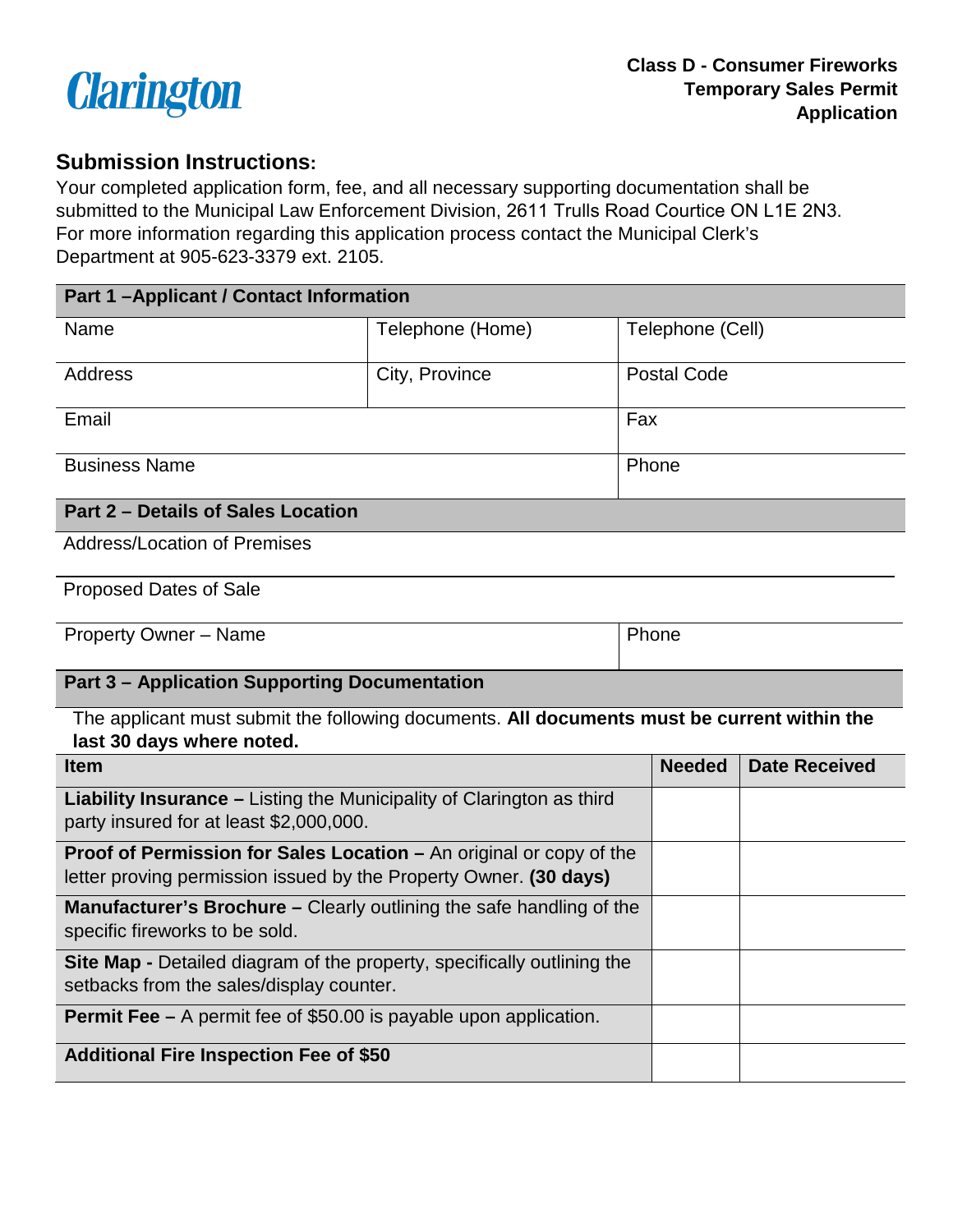

## **Part 4 – Acknowledgement of Terms and Conditions**

## **The undersigned applicant agrees to the following:**

- a) All applicable laws shall be complied with.
- b) The Municipality's corporate logo shall not be used for any purpose.
- c) Only consumer fireworks may be sold.
- day set for observance of Victoria Day, as the case may be. d) Fireworks may only be sold during the 7 days immediately preceding Canada Day or the
- e) The permit holder shall comply with all of the provisions applicable to retailers set out in Division 1 of Part 16 of the Explosives Regulations.
- f) Fireworks displayed in any shop window shall be mock samples only and shall not contain explosive composition.
- g) Fully operational fire extinguishers shall be provided and maintained within the sales location at all times.
- h) The fireworks are displayed in a place where they are not exposed to the rays of the sun or to excess heat or adjacent to any exit door.
- i) Fireworks shall not be sold to any person under the age of 18 years.
- j) Employees shall not sell fireworks without first receiving proper training and instructions regarding permit conditions and all applicable laws.
- k) The permit shall be posted in a conspicuous place within the sales location at all times.
- l) The fireworks are displayed for sale in lots that do not exceed 25 kg each in gross weight.
- m) The fireworks are displayed in a place where they are not exposed to the rays of the sun or to excess heat or adjacent to any exit door.
- n) Any unsold fireworks must be returned to the manufacturer or distributor within seven days immediately following Victoria Day and Canada Day.
- o) Remaining unsold fireworks not exceeding 25 kilograms in gross weight, shall be deemed in compliance with the *Explosives Act RSC 1985,* provided they are immediately stored in a cool, dry place, removed from flammable materials and fuel fired appliances, and are inaccessible to the public.
- Branch of Natural Resources Canada, or its successors. p) The weight of consumer fireworks stored on-site cannot exceed 1000 kilograms in gross weight unless the vendor holds a valid and appropriate licence from the Explosives
- q) The weight of consumer fireworks on-site cannot exceed 100 kilograms in gross weight in an occupancy where residential occupancies are attached.